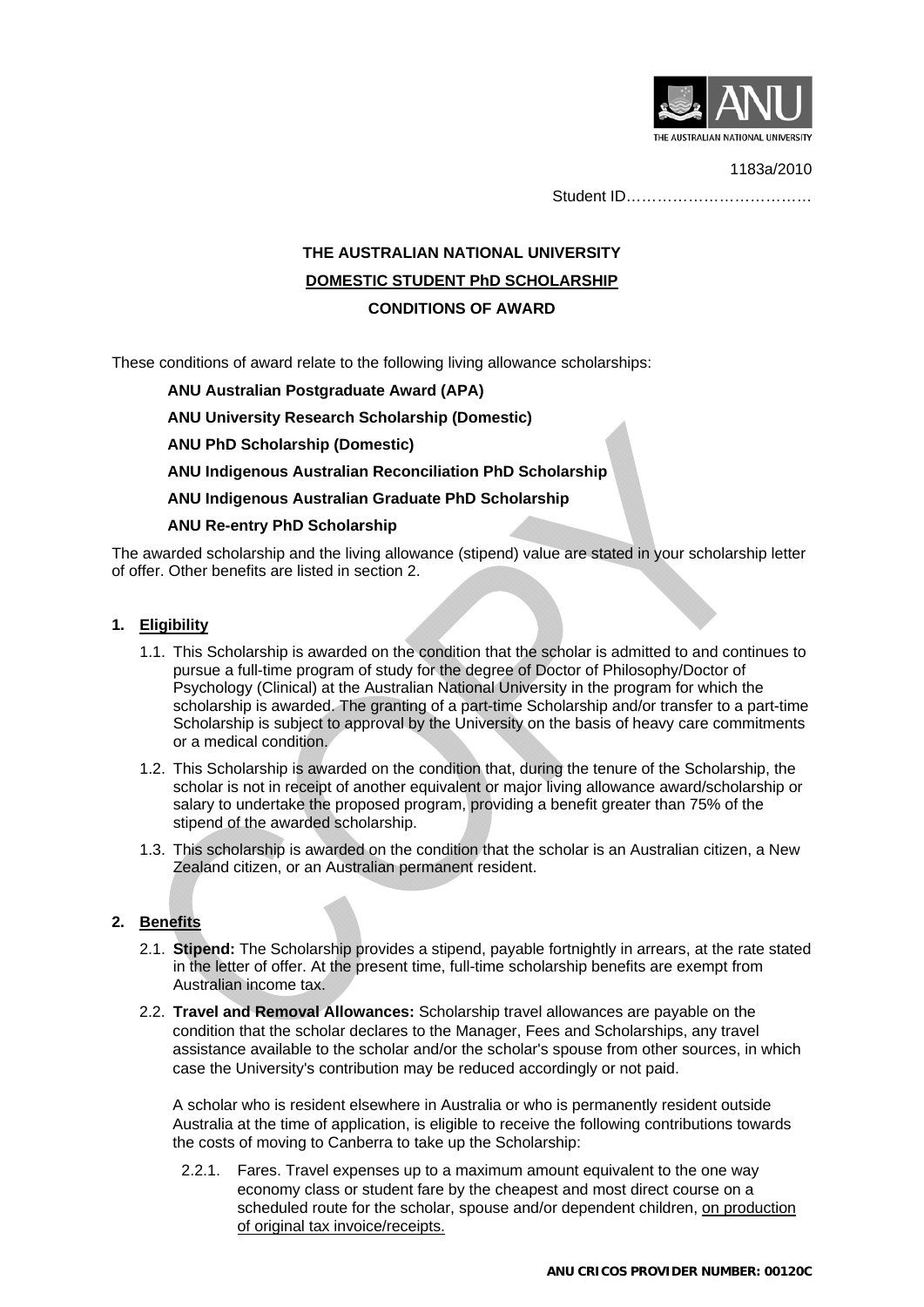- 2.2.2. A scholar intending to travel from another location within Australia to Canberra by car will be reimbursed for the cost of fuel (petrol/diesel/gas) on production of original tax invoice/receipts.
- 2.2.3. Removal Expenses. A grant towards the costs of removal of belongings to Canberra, of up to \$530 per adult, and \$262 per child with a maximum of \$1,530 per family on production of original tax invoice/receipts.
- 2.2.4. Dependents. Travel allowances, as set out above, will be paid in respect of a scholar's spouse and dependent children, where they accompany the scholar to Canberra and remain for the greater part of the scholar's program. In other cases, they are payable at the discretion of the Manager, Fees and Scholarships, on application by the scholar. Where a scholar marries after the commencement date of the Scholarship, no travel allowance will be payable in respect of the spouse's journey to Canberra.

Travel allowances for dependents may also be payable in the case of a *de facto* relationship. A scholar with a *de facto* partner must complete a Statutory Declaration stating the period of continuous co-habitation to enable eligibility to be assessed by the Manager, Fees and Scholarships.

Insurance, accommodation and meal costs cannot be claimed.

No assistance is payable to a scholar after completion of studies or termination of a Scholarship.

2.3. **Thesis Allowance:** A scholar is eligible to receive an allowance of up to \$840 for costs associated with the production of the PhD/DPsych(Clin) thesis. The allowance must be claimed in accordance with the Australian National University's Thesis Allowance Policy*.* The allowance must be claimed within 12 months of submission of the thesis and no more than 2 years after termination of the scholarship, unless exceptional circumstances can be demonstrated. A case outlining the exceptional circumstances must be made before approval for reimbursement can be considered.

# **3. Tenure**

- 3.1. The scholarship must be taken up in Canberra no later than the date specified in the letter of offer, unless in special circumstances another date has been determined by the University.
- 3.2. The duration of a full-time Scholarship will be three years in the first instance or such shorter period as is stated in the letter of offer (subject to 3.3).
- 3.3. Periods of study already undertaken for the PhD/DPsych(Clin) degree will be deducted from the duration of the Scholarship.
- 3.4. Periods of study undertaken for the PhD degree during suspension of the Scholarship will be deducted from the duration of the Scholarship.
- 3.5. If eligible, a scholar may apply for an extension of Scholarship by completing the *Application for Extension of Research Scholarship* form. The maximum period of extension is six months and an extension may be sought only where the research has been delayed by circumstances beyond the scholar's control and is related to the research and is not of a personal nature. Doctor of Psychology (Clinical) students are not eligible for this extension.
- 3.6. Periods of paid sick leave exceeding ten days and maternity leave are additional to the normal duration of the Scholarship.

### **4. Special Provisions in Respect of Part-Time Scholarships**

- 4.1. A scholar holding a part-time Scholarship may at any time apply to convert the Scholarship to a full-time Scholarship for the degree of Doctor of Philosophy/Doctor of Psychology (Clinical). If the reasons for holding a part-time Scholarship were medical, a medical certificate giving clearance for full-time study must be provided.
- 4.2. The University may require a scholar holding a part-time Scholarship to transfer from a parttime to a full-time Scholarship and program of study for the degree of Doctor of Philosophy/Doctor of Psychology (Clinical) if the heavy care commitments or medical condition which led to the part-time Scholarship being made no longer apply.